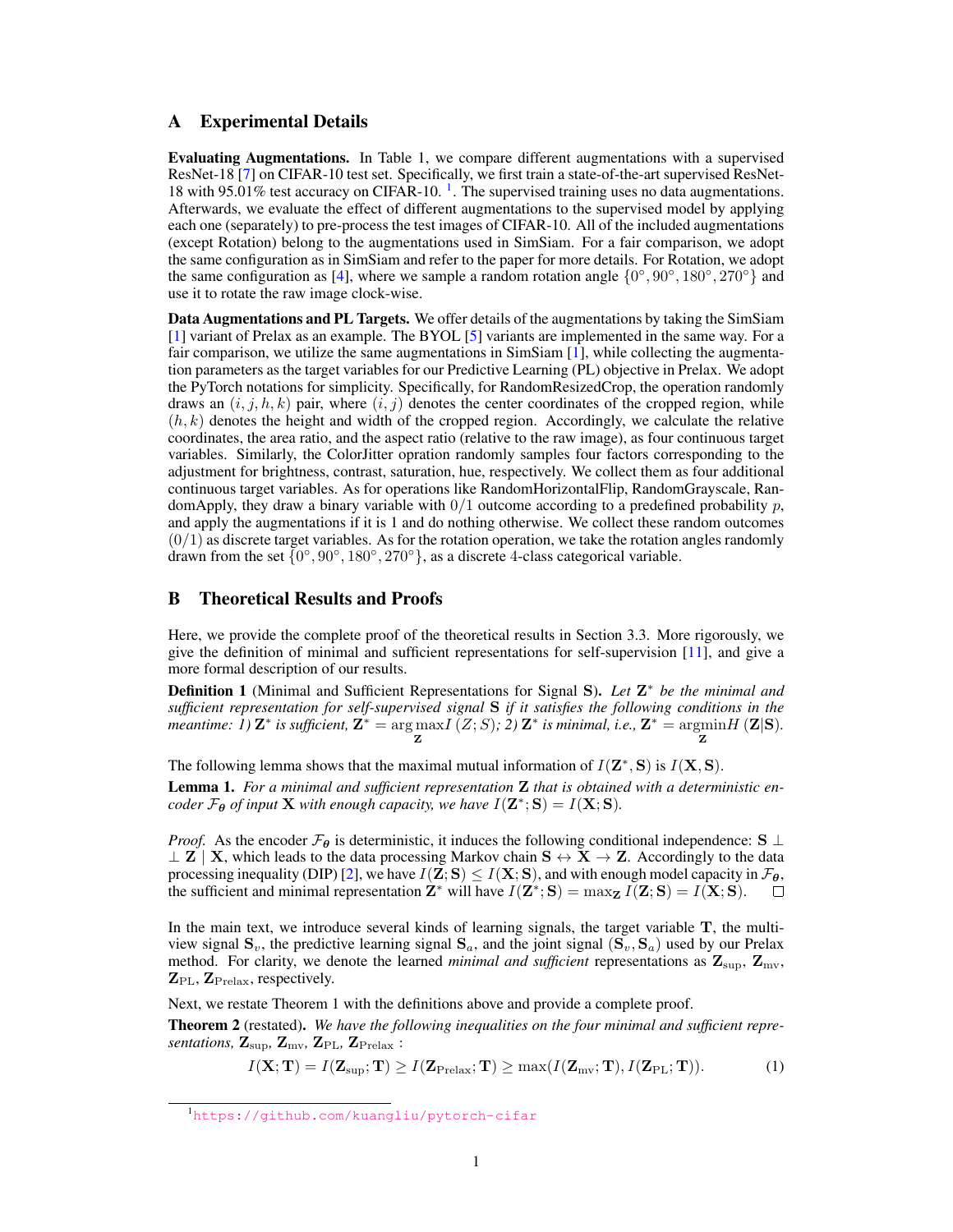<span id="page-1-5"></span>*Proof.* By Lemma [1,](#page-0-1) we have the following properties in the self-supervised representations:

$$
I(\mathbf{Z}_{\text{mv}}; \mathbf{S}_v) = I(\mathbf{X}; \mathbf{S}_v), \ I(\mathbf{Z}_{\text{PL}}; \mathbf{S}_a) = I(\mathbf{X}; \mathbf{S}_a), \ I(\mathbf{Z}_{\text{Prelax}}; \mathbf{S}_v, \mathbf{S}_a) = I(\mathbf{X}; \mathbf{S}_v, \mathbf{S}_a). \tag{2}
$$

Thus, for each minimal and sufficient self-supervised representation  $\mathbf{Z} \in \{ \mathbf{Z}_{mv}, \mathbf{Z}_{PL}, \mathbf{Z}_{Prelax} \}$  and the corresponding signal  $S \in \{S_v, S_a, (S_v, S_a)\}\$ , we have,

$$
I(\mathbf{Z}; \mathbf{S}; \mathbf{T}) = I(\mathbf{X}; \mathbf{S}; \mathbf{T}), I(\mathbf{Z}; \mathbf{S}|\mathbf{T}) = I(\mathbf{X}; \mathbf{S}|\mathbf{T}).
$$
\n(3)

Besides, because Z is minimal, we also have,

$$
I(\mathbf{Z}; \mathbf{T}|\mathbf{S}) \le H(\mathbf{Z}|\mathbf{S}) = 0.
$$
\n<sup>(4)</sup>

Together with the two equalities above, we further have the following equality on  $I(\mathbf{Z}; \mathbf{T})$ :

<span id="page-1-0"></span>
$$
I(\mathbf{Z}; \mathbf{T}) = I(\mathbf{Z}; \mathbf{T}; \mathbf{S}) + I(\mathbf{Z}; \mathbf{T} | \mathbf{S})
$$
  
=  $I(\mathbf{X}; \mathbf{T}; \mathbf{S}) + \underbrace{I(\mathbf{Z}; \mathbf{T} | \mathbf{S})}_{0}$   
=  $I(\mathbf{X}; \mathbf{T}) - I(\mathbf{X}; \mathbf{T} | \mathbf{S})$   
=  $I(\mathbf{Z}_{\text{sup}}; \mathbf{T}) - I(\mathbf{X}; \mathbf{T} | \mathbf{S}).$  (5)

 $\Box$ 

Therefore, the gap between supervised representation  $Z_{\text{sup}}$  and each self-supervised representation  $\mathbf{Z} \in \{ \mathbf{Z}_{mv}, \mathbf{Z}_{PL}, \mathbf{Z}_{Prelax} \}$  is  $I(\mathbf{X}; \mathbf{T} | \mathbf{S})$ , for which we have the following inequalities:

<span id="page-1-4"></span>
$$
\max(I(\mathbf{X}; \mathbf{T} | \mathbf{S}_v), I(\mathbf{X}; \mathbf{T} | \mathbf{S}_a)) \ge \min(I(\mathbf{X}; \mathbf{T} | \mathbf{S}_v), I(\mathbf{X}; \mathbf{T} | \mathbf{S}_a)) \ge I(\mathbf{X}; \mathbf{T} | \mathbf{S}_v, \mathbf{S}_a).
$$
 (6)

Further combining with Lemma [1](#page-0-1) and Eq.  $(5)$ , we arrive at the inequalities on the target mutual information:

$$
I(\mathbf{X}; \mathbf{T}) = I(\mathbf{Z}_{\text{sup}}; \mathbf{T}) \ge I(\mathbf{Z}_{\text{Prelax}}; \mathbf{T}) \ge \max(I(\mathbf{Z}_{\text{mv}}; \mathbf{T}), I(\mathbf{Z}_{\text{PL}}; \mathbf{T})),\tag{7}
$$

which completes the proof.

Remark. Theorem [2](#page-0-2) shows that the downstream performance gap between supervised representation  $\mathbf{Z}_{\text{sup}}$  and self-supervised representation  $\mathbf{Z}$  is  $I(\mathbf{X}; \mathbf{T} | \mathbf{S})$ , *i.e.*, the information left in  $\mathbf{X}$  about the target variable T except that in S. Thus, if we choose a self-supervised signal S such that the left information is relatively small, we can guarantee a good downstream performance. Comparing the three self-supervised methods with learning signal  $S_v$ ,  $S_a$ , and  $(S_v, S_a)$ , we can see that our Prelax utilizes more information in X, and consequently, the left information  $I(X; T|S_v, S_a)$  is smaller than both multi-view methods  $I(X; T|S_a)$  and predictive methods  $I(X; T|S_a)$ .

In the following theorem, we further show that our Prelax has a tighter upper bound on the Bayes error of downstream classification tasks. To begin with, we prove a relationship between the supervised and self-supervised Bayes errors following [\[11\]](#page-5-2).

Lemma 3. *Assume that* T *is a* K*-class categorical variable. We define the Bayes error on downstream task* T *as*

$$
P^{e} := \mathbb{E}_{\mathbf{z}} \left[ 1 - \max_{\mathbf{t} \in \mathbf{T}} P\left(\mathbf{T} = \mathbf{t} | \mathbf{z}\right) \right]. \tag{8}
$$

*Denote the Bayes error of self-supervised learning (SSL) methods with signal* **S** *as*  $P_{\text{ssl}}^e$  *and that of* supervised methods as  $P_{\text{sup}}^e$ . Then, we can show that the SSL Bayes error  $\tilde{P}_{\text{ssl}}^e$  can be upper bounded by the supervised Bayes error  $P_{\text{sup}}^e$ , *i.e.*,

<span id="page-1-3"></span>
$$
\bar{P}_{\text{ssl}}^e \le u^e := \log 2 + P_{\text{sup}}^e \cdot \log K + I(\mathbf{X}; \mathbf{T} | \mathbf{S}).\tag{9}
$$

 $\bar{P}^e = \text{Th}(P^e) = \min\{\max\{P^e, 0\}, 1 - 1/K\}$  *denotes the thresholded Bayes error in the* feasible region, and  $u^e$  denote the value of the upper bound.

*Proof.* Denote the minimal and sufficient representations learned by SSL and supervised methods as  $\mathbb{Z}_{\text{ssl}}$  and  $\mathbb{Z}_{\text{sup}}$ , respectively. We use two following inequalities from [\[3\]](#page-4-3) and [\[2\]](#page-4-2),

$$
P_{\text{ssl}}^{e} \le -\log\left(1 - P_{\text{ssl}}^{e}\right) \le H\left(\mathbf{T} \mid \mathbf{Z}_{\text{ssl}}\right),\tag{10}
$$

<span id="page-1-2"></span><span id="page-1-1"></span>
$$
H(\mathbf{T}|\mathbf{Z}_{\text{sup}}) \le \log 2 + P_{\text{sup}}^e \log K. \tag{11}
$$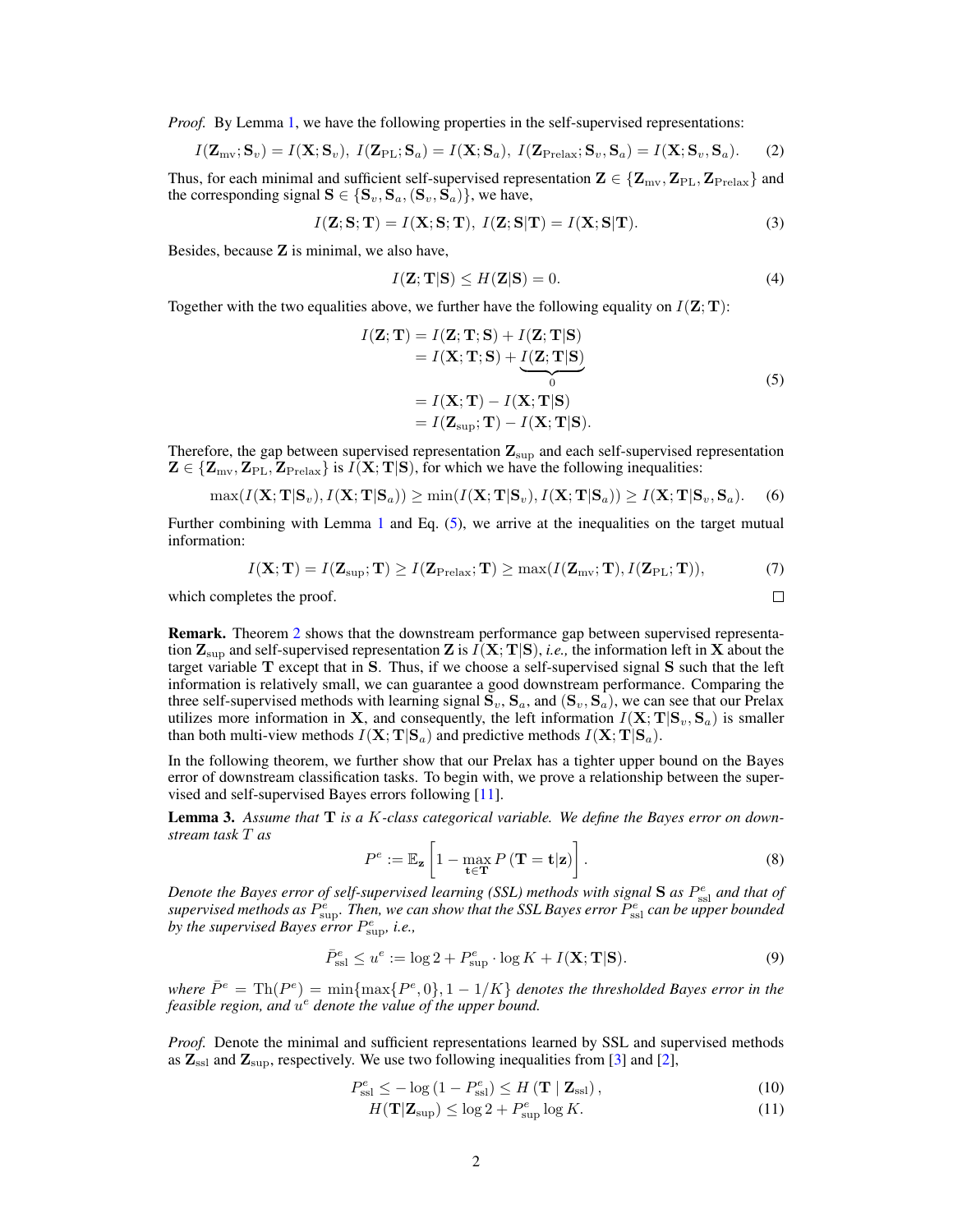Table 4: Linear evaluation accuracy (%) with ResNet-34 backbone.

<span id="page-2-2"></span><span id="page-2-1"></span>

| Method                 | CIFAR-10 | CIFAR-100 | Tiny-ImageNet-200 |
|------------------------|----------|-----------|-------------------|
| SimSiam [1]            | 91.2     | 60.9      | 39.O              |
| $SimSiam + Prelax-std$ | 92.4     | 67.6      | 48.4              |
| $SimSiam + Prelax-rot$ | 93.0     | 67.0      | 40.9              |
| $SimSiam + Prelax-all$ | 93.9     | 69.3      | 49.4              |

Comparing  $H(T|\mathbf{Z})$  and  $H(T|\mathbf{Z}_{\text{sup}})$ , together with Eq. [\(5\)](#page-1-0), we can show that they are tied with the following equality,

$$
H(\mathbf{T}|\mathbf{Z}_{\text{ssl}}) = H(\mathbf{T}) - I(\mathbf{Z}_{\text{ssl}}; \mathbf{T})
$$
  
=  $H(\mathbf{T}) - I(\mathbf{Z}_{\text{sup}}; \mathbf{T}) + I(\mathbf{X}; \mathbf{T}|\mathbf{S})$   
=  $H(\mathbf{T}|\mathbf{Z}_{\text{sup}}) + I(\mathbf{X}; \mathbf{T}|\mathbf{S}).$  (12)

Further combining Eq.  $(10)$  &  $(11)$ , we have

$$
P_{\text{ssl}}^e \le H(\mathbf{T} | \mathbf{Z}_{\text{ssl}})
$$
  
=  $H(\mathbf{T} | \mathbf{Z}_{\text{sup}}) + I(\mathbf{X}; \mathbf{T} | \mathbf{S})$   
 $\le \log 2 + P_{\text{sup}}^e \log K + I(\mathbf{X}; \mathbf{T} | \mathbf{S}) := u^e,$  (13)

which completes the proof.

 $\Box$ 

Given the upper bound in Lemma [3,](#page-1-3) and the inequalities on the downstream performance gap  $I(X; T|S)$  in Eq. [\(6\)](#page-1-4), we will arrive at the following inequalities on the upper bounds on the selfsupervised representations.

Theorem 4 (restated). *We denote the the upper bound on the Bayes error of each representation,*  $\mathbf{Z}_{\text{sup}}, \mathbf{Z}_{\text{Pr}}, \mathbf{Z}_{\text{Prelax}}, \text{ by } u_{\text{sup}}^e, u_{\text{mv}}^e, u_{\text{PL}}^e, u_{\text{Prelax}}^e,$  respectively. Then, they satisfy the following *inequalities:*

<span id="page-2-0"></span>
$$
u_{\sup}^e \le u_{\text{Prelax}}^e \le \min(u_{\text{mv}}^e, u_{\text{PL}}^e) \le \max(u_{\text{mv}}^e, u_{\text{PL}}^e). \tag{14}
$$

Theorem [4](#page-2-0) shows that our Prelax enjoys a tighter lower bounds on downstream Bayes error than both multi-view methods and predictive methods.

### C Evaluation with Larger Backbone Networks

In the main text, we conduct experiments with the ResNet-18 backbone network. Here, for completeness, we further evaluate our Prelax with larger backbone networks. Specifically, for SimSiam variants, we evaluate the ResNet-34 [\[7\]](#page-5-0) across three datasets, CIFAR-10, CIFAR-100, and Tiny-ImageNet-200. For a fair comparison, we adopt the same hyper-parameters as for the ResNet-18 backbone. As can be seen for Table [4,](#page-2-1) all our Prelax variants achieves better results than the Sim-Siam baseline on all three datasets. Specifically, we can see that our Prelax-all variant attains the best results and it achieves better results with a larger backbone. Besides, we also experiment with ResNet-50 for the BYOL variant, where our Prelax variant also achieves better performance by improving from 92.3% to 92.7%.

### D Evaluation on Large Scale Datasets

Setup. Although we cannot carry out the full ImageNet experiments with limited time and computation, we gather some preliminary results on the downsampled ImageNet dataset (128x128) with the ResNet-18 backbone. For a fair comparison, our experiments are conducted with the official code of BYOL. All models are trained for 100 epochs with the default hyperparameters.

Evaluation protocol. For downstream evaluation, we report both the linear evaluation task on ImageNet and two transfer learning tasks on the MS COCO dataset [\[10\]](#page-5-3). Specifically, we perform object detection on the standard RetinaNet [\[9\]](#page-5-4) with FPN [\[8\]](#page-5-5), and conduct instance segmentation on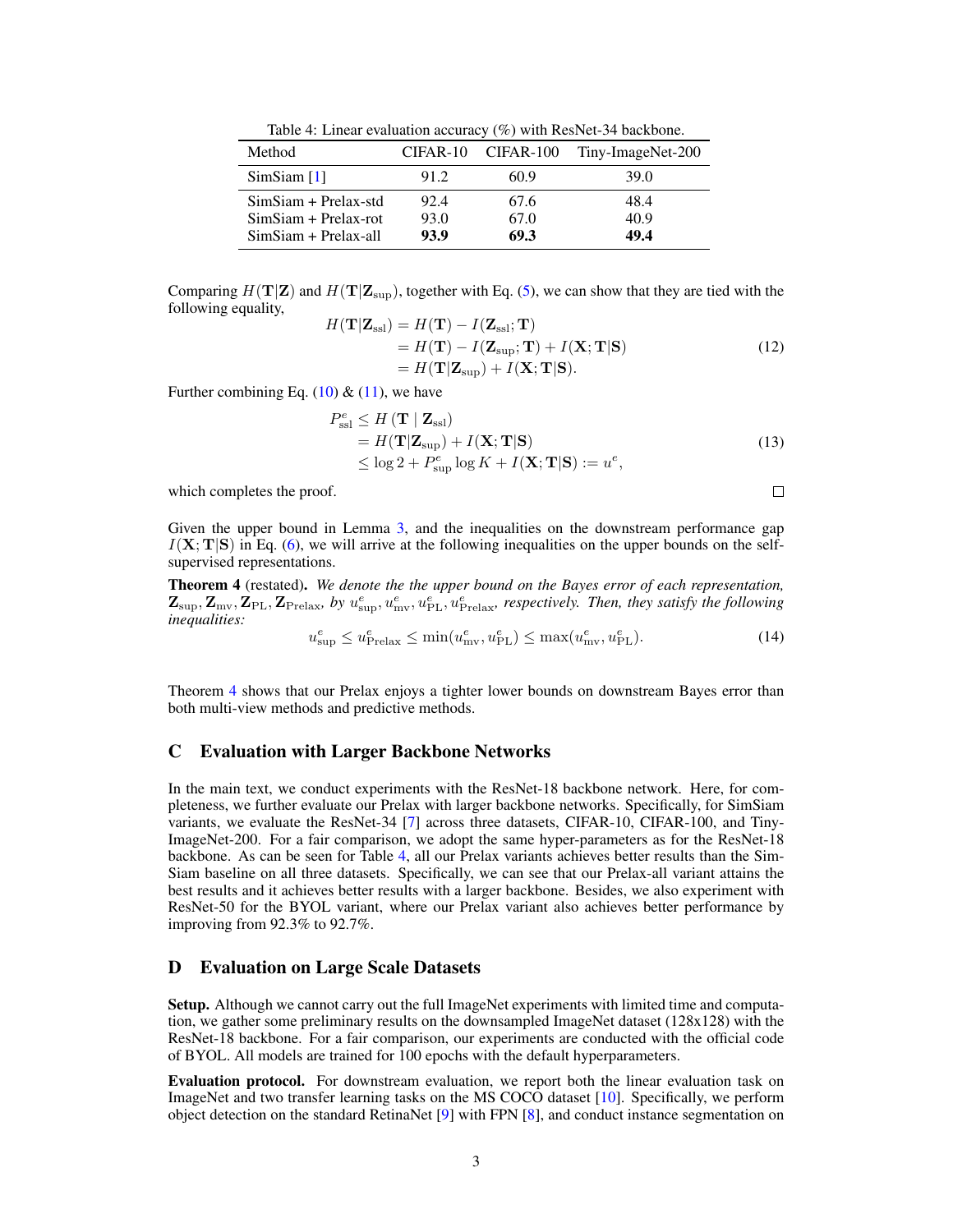|                        |             | (b) Object Detection. |             |      |           | (c) Instance Segmentation. |            |
|------------------------|-------------|-----------------------|-------------|------|-----------|----------------------------|------------|
| (a) Linear Evaluation. |             | Method                | $AP_{50}$   | AP   | $AP_{75}$ | Method                     | <b>MAP</b> |
| Method                 | Acc $(\% )$ | RandInit              | 32.7        | 19.5 | 20.1      | RandInit                   | 15.8       |
| <b>BYOL</b>            | 49.2        | <b>BYOL</b>           | 36.6        | 22.0 | 22.8      | BYOL                       | 18.3       |
| Prelax (ours)          | 51.1        | Prelax (ours)         | <b>38.1</b> | 23.3 | 23.9      | Prelax (ours)              | 19.5       |
|                        |             | Supervised            | 39.4        | 24.2 | 25.3      | Supervised                 | 20.4       |

<span id="page-3-1"></span><span id="page-3-0"></span>Table 5: Evaluation of different pretraining methods on the downsampled ImageNet dataset (128x128) with ResNet-18 backbone.

the standard Mask R-CNN [\[6\]](#page-5-6) with FPN [\[8\]](#page-5-5). We compare the performances of models initialized with different pretrained weights on COCO:

- RandInit: randomly initialized weights;
- BYOL: unsupervised pretrained weights with BYOL;
- Prelax (ours): unsupervised pretrained weights with Prelax;
- Supervised (oracle): supervised pretrained weights.

From Table [5,](#page-3-0) we can see that even on the large-scale dataset, our Prelax still has a clear advantage over BYOL on all downstream tasks, including both in-domain linear evaluation and out-of-domain instance segmentation and object detection tasks.

### E Sensitivity Analysis of Prelax Coefficients

Here we provide a detailed discussion on the effect of each coefficient of our Prelax objectives. We adopt the default hyper-parameters unless specified. For Prelax-std, it has three coefficients, the R2S interpolation coefficient  $\alpha$ , the similarity loss coefficient  $\beta$ , and the predictive loss coefficient  $γ$ . From Figure [4a,](#page-4-4) we can see that a positive  $α$  introduces certain degree of residual relaxation to the exact alignment and help improve the downstream performance. The best accuracy is achieved with a medium  $\alpha$  at around 0.5. In addition, a large similarity coefficient  $\beta$  tends to yield better performance, showing the necessity of the similarity constraint. Nevertheless, too large  $\beta$  can also diminish the effect of residual relaxation and leads to slight performance drop. At last, a positive PL coefficient  $\gamma$  is shown to yield better representations, although it might lead to representation collapse if it is too large, *e.g.*,  $\gamma > 0.5$ .

For Prelax-rot, as shown in Figure [4b,](#page-4-4) the behaviors of  $\beta$  and  $\gamma$  are basically consistent with Prelaxstd. Nevertheless, we can see that only  $\alpha = 1$  can yield better results than the SimSiam baseline, while other alternatives cannot. This could be due to the fact that the residual relaxation involves the first view  $x_1$  and its rotation-augmented view  $x_3$ , and the R3S loss is designed between  $x_3$  and the second view  $x_2$ . Therefore, in order to align  $x_3$  and  $x_2$  like the alignment between  $x_1$  and  $x_2$ , all the relaxation information in  $x_3$  (which  $x_1$  does not have) must be accounted for, which corresponds to  $\alpha = 1$  in R3S loss. We show that incorporating the rotation information in this way will indeed richer representation semantics and better performance.

Besides, we also find that in certain cases, adopting a reverse residual  $r_{21}$  in the R2S loss can bring slightly better results. In Figure [5,](#page-4-5) we investigate this phenomenon by comparing the normal and reverse residuals in R2S loss (applied for Prelax-std and Prelax-all) and R3S loss (applied for Prelax-rot). We can see that for R2S loss, using a reverse residual improves the accuracy by around 0.3 point, while for R3S loss, the reverse residual leads to dramatic degradation. This could be due to that R2S relaxes the gap between  $x_1$  and  $x_2$ , whose representations are learned through swapped prediction in SimSiam's dual objective. Thus, we might also need to swap the direction of the residual to be consistent. Instead, in R3S, the relaxation is crafted between  $x_1$  and  $x_3$ , so we do not need to swap the direction. Last but not least, we note that with the normal residual, Prelax-std and Prelax-all still achieve significantly better results than the SimSiam baseline, and the reverse residual can further improve on it.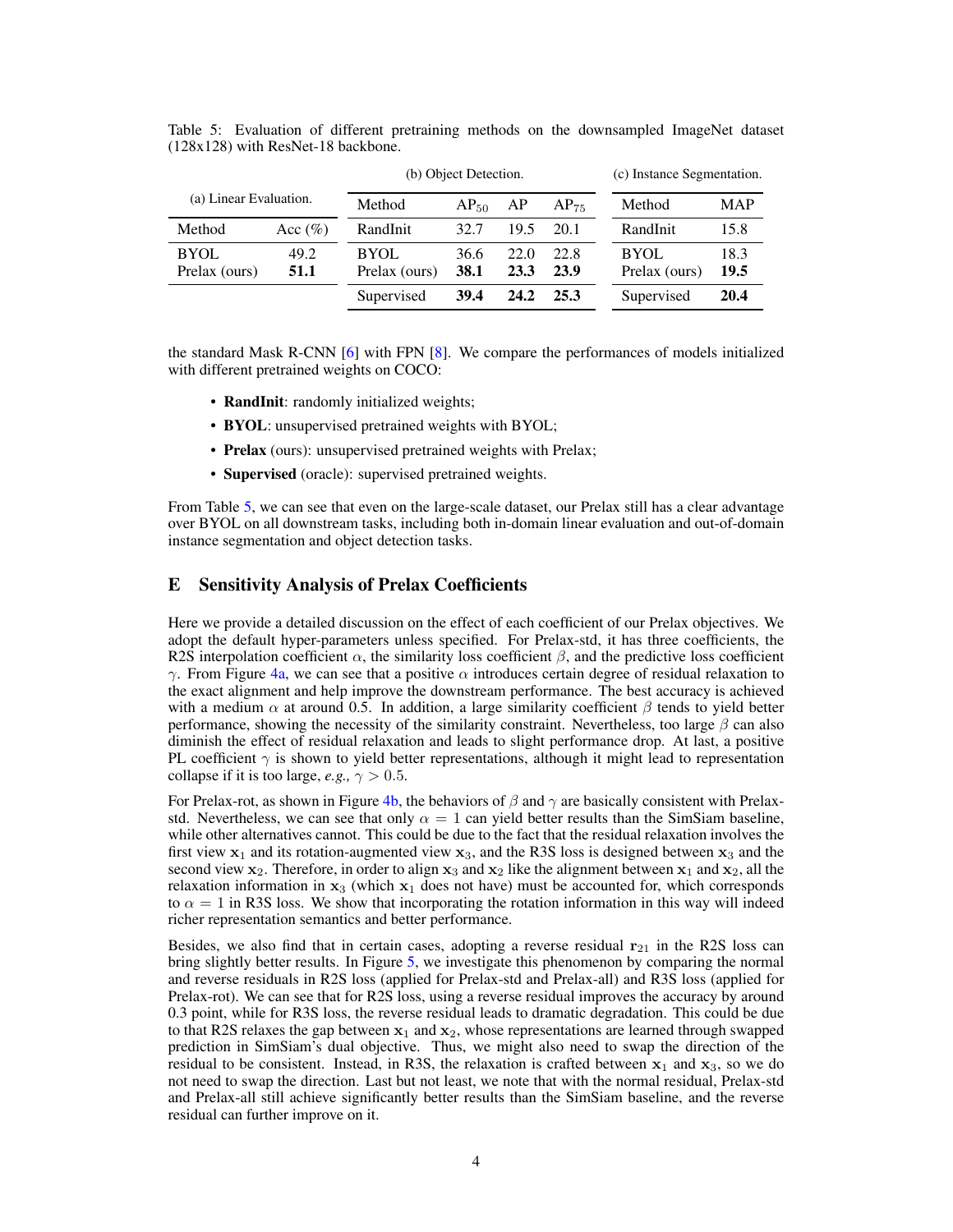<span id="page-4-4"></span>

<span id="page-4-5"></span>Figure 4: Linear evaluation results of different Prelax-std and Prelax-rot coefficients on CIFAR-10 with SimSiam backbone. The dashed blue line denotes the result of the SimSiam baseline.



Figure 5: Comparison of normal and reverse residuals for Prelax variants on CIFAR-10 with Sim-Siam backbone.

# F Learning Dynamics

In Figure [6,](#page-5-7) we compare SimSiam with Prelax-rot in terms of the learning dynamics. We can see that with our residual relaxation technique, both the relaxation loss and the similarity loss become larger than SimSiam. In particular, the size of the residual indeed converges to a large value with Prelax (1.1) than with SimSiam (0.6). As for the downstream classification accuracy, we notice that Prelax-rot starts with a lower accuracy, but converges to a large accuracy at last. This indicates that Prelax-rot learns to encode more image semantics, which may be harder to learn at first, but will finally outperform the baseline with better representation ability.

#### References

- <span id="page-4-1"></span>[1] Xinlei Chen and Kaiming He. Exploring simple siamese representation learning. *arXiv preprint arXiv:2011.10566*, 2020. [1,](#page-0-3) [3,](#page-2-2) [6](#page-5-8)
- <span id="page-4-2"></span>[2] Thomas M Cover. *Elements of information theory*. John Wiley & Sons, 1999. [1,](#page-0-3) [2](#page-1-5)
- <span id="page-4-3"></span>[3] Meir Feder and Neri Merhav. Relations between entropy and error probability. *IEEE Transactions on Information Theory*, 40(1):259–266, 1994. [2](#page-1-5)
- <span id="page-4-0"></span>[4] Spyros Gidaris, Praveer Singh, and Nikos Komodakis. Unsupervised representation learning by predicting image rotations. *ICLR*, 2018. [1](#page-0-3)